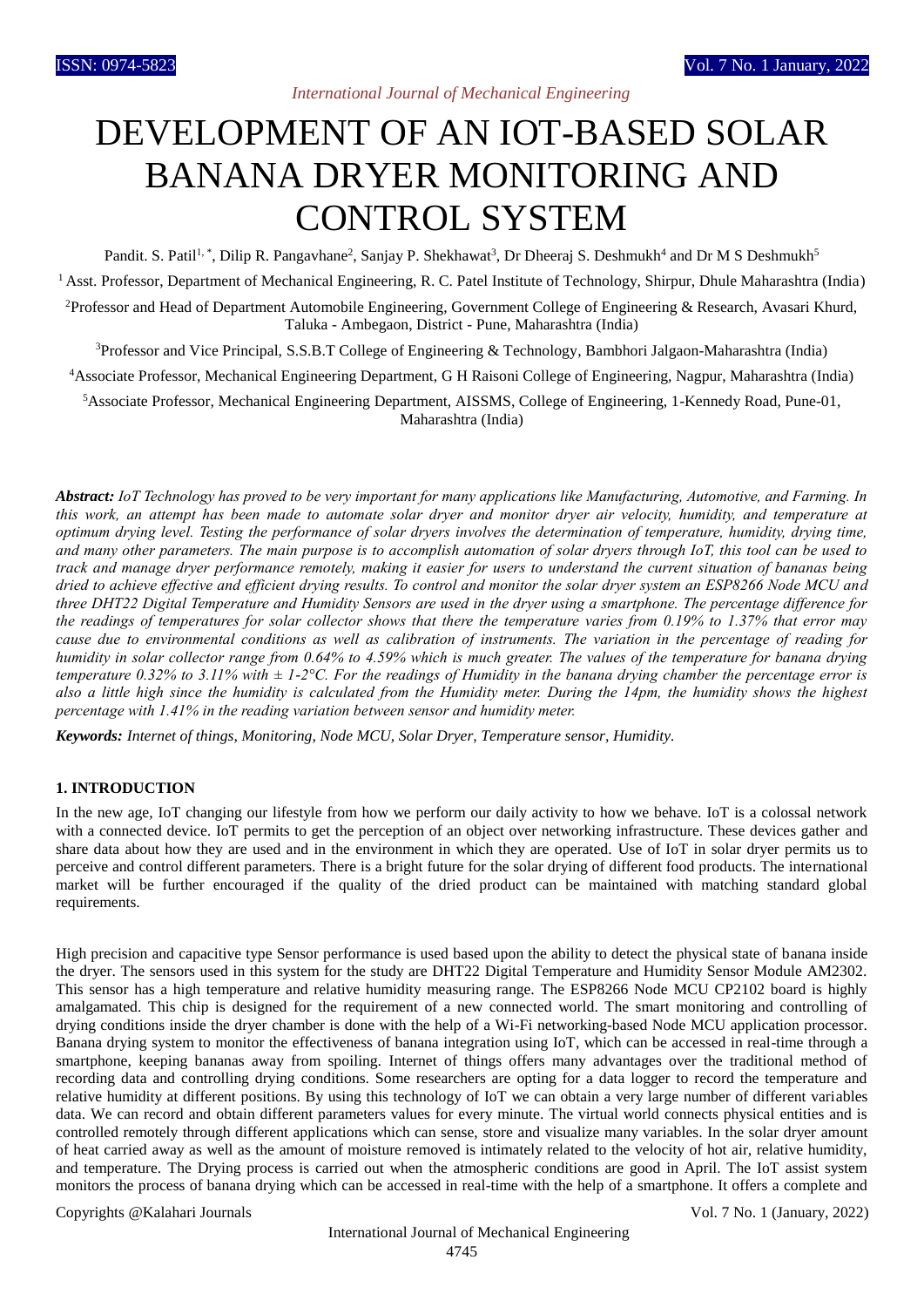self-contained Wi-Fi networking solution, Programmable, allowing it to either host the application Interactive Low cost, Simple, Smart, WI-FI enabled data to the cloud server for mobile through the Blynk app. Blynk app was developed with the Internet of Things in mind. It can monitor systems remotely, display sensor data, storage services, simulate it, and do a variety of other interesting things. This research article describes an IoT-based solar drying system monitoring that can be accessed from anywhere in the world via the internet. The solar banana dryer is tested and monitored using IoT, the drying data was collected at the location having coordinates 21° 20' 53.56" N and 74° 52' 49.26"E. The moisture content of the fish dryers was then monitored every hour until it reached 10%. The development of IoT-based monitoring and the design of automated fish drying equipment using Fuzzy Logic. Fish drying is a prevalent problem nowadays; traditional hand drying of fish takes a long time [1]. 95% efficiency can be obtained for measuring temperature and moisture etc. parameters by utilizing a Raspberry Pi and the Flask framework. Smart Monitoring displays renewable energy use on a daily basis. This enables the user to do an energy use analysis [2]. IoT solutions are becoming more user-friendly. It is possible to operate the D.C motor from anywhere in the globe at any time using a mobile application and a NODEMCU. A method has been created to control DC motors from anywhere in the globe and assure effective power consumption. This system is mostly used for low-power applications [3]. The technology is suitable for usage in greenhouses and temperature-sensitive plants. This improved method is more efficient and advantageous to farmers. The Internet of Things (IoT) is critical in smart agriculture. Smart farming is a new concept, thanks to IoT sensors that can provide information on their agricultural areas [4,9]. Using just Open-Source technologies, create a flexible, adaptable, and competitive monitoring system [6]. The IoT-based monitoring system collects all measures at one-minute intervals through IoT sensors and saves the data on a distant cloud server. We can comprehend the operation state of the SWH and assess its overall performance based on the data obtained [7]. Zigbee wirelessly transmits data to a central server, which collects, saves, and transfers the data to the cloud via the GSM module. Additionally, data may be seen on the client's mobile device via the App [8].

There is many research has been done previously on use of IoT for the solar energy monitoring system, water quality monitoring, Solar water monitoring system medical and health care system and also in the field of agriculture. The application of monitoring solar dryer using IoT will prove to be a futuristic transformation for the proposed system. Solar dryer in the world is operated manually. The drying system usually runs for 3-7 days in order to dry the food product completely. The person operating dryer has to stand near dryer and keep checking the dryer condition and adjust the different parameters accordingly. In light of the changed drying process IoT is implemented for proper amalgamation and the farmer can access his dryer in real time using a smart phone and app. In the agricultural arena, IoT will introduce a new field of smart drying. So, there is major need in order to change drying system Smart solar dryer has transformed the traditional solar drying system by adding internet connectivity capabilities. This will attract the farmers producing large amount of food product in their farm and they will able to store and preserve their food products in better way using smart drying technique.

# **2. METHODOLOGY & EXPERIMENTAL SETUP:**

#### *2.1 Introduction to method of solar drying:*

A solar panel, Charge Controller, battery, varistor, and Blower comprise the whole system. The solar panel (3W) receives direct sunlight. The solar panel's output is sent to the Charge Controller. The regulated supply of energy is delivered to the lead acid battery (12 V), the output of which is applied to the Varistor and through blower hot air is supplied in the sun drying chamber of rectangular shape with the entire environment is controlled with the aid of ESP8266 Node MCU and sensors. The extension board is also used to charge the ESP8266 Node MCU, which should be recharged on a continuous basis. Temperature sensor setting is also done on a computer, after which the programming is fed into the ESP-8266 Node MCU and the appropriate interconnection is established. The Wi-Fi connectivity of this NODE MCU is built-in. The MCU utilizes an internet server to send data from sensors to the mobile application. The drying chamber may also be operated remotely through the Internet using the NODE MCU and the Blynk app. Blynk is an Android app that allows you to limit your internet usage. Blynk was designed with the Internet of Things in mind. It has the ability to manage hardware remotely, display sensor data, record data, visualize it, and perform a wide range of other amazing things.



**Figure 1** Solar Dryer monitoring system

Copyrights @Kalahari Journals Vol. 7 No. 1 (January, 2022)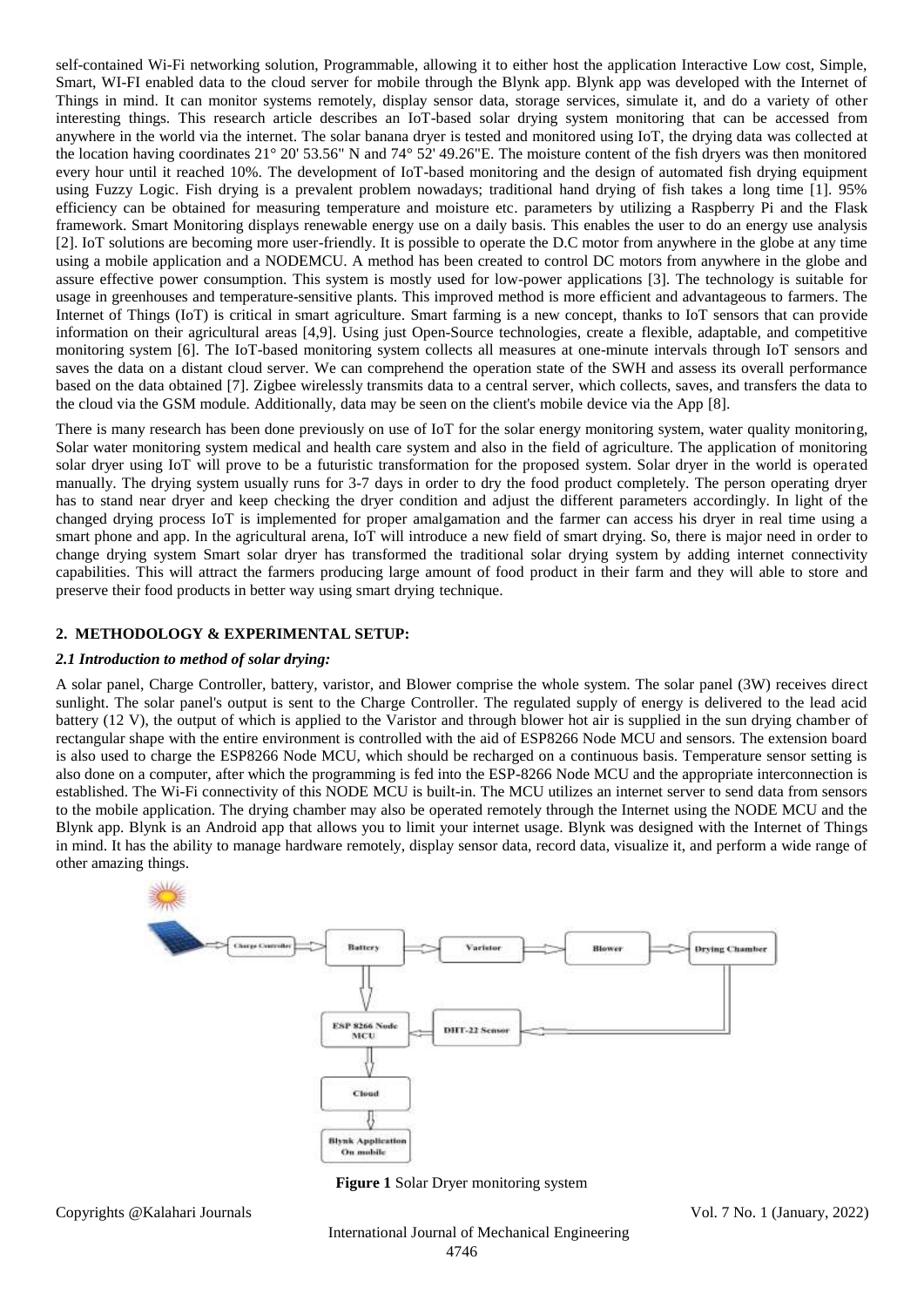

**Figure 2** Circuit Diagram for controller

The Solar Dryer monitoring system is shown in the Fig 1. The different parameters such as temperature, Humidity and Velocity are being controlled and monitored using this system for the dryer. Temperature Sensor programming is also done on computer and that program is feed in the ESP-8266 Node MCU and connection is made. You can control the temperature and air flow from anywhere around the world. This system is demonstrated and powered with the help of Battery. We will receive massage from alert system from Blynk append then readings are recorded and displayed on the Blynk app application. The whole system will run and display Temperature through DHT-22 Sensor at different location in the dryer as well as hat pipe. Before uploading the code, the application is built and created new project in the Blynk application. All parameters are selected and setting is done in the app. The different on and off option and timing are set in the app. WI fi name and password is set in the program. Blynk authentication token sent by application is inserted in the program. Code is uploaded in the Node MCU and total wiring connection is made to different sensor and temperature sensor. The Wi-Fi connectivity of this NODE MCU is built-in. Data is transferred reciprocally from the mobile application towards the internet server.

#### *2.2 Design & Working of the system:*



**Figure 3** Design of the system

| Table 1 The process yield and physical properties of the microcapsules. |
|-------------------------------------------------------------------------|
|-------------------------------------------------------------------------|

|                | Sr. No Particular         | Specification                                        |
|----------------|---------------------------|------------------------------------------------------|
| 1              | Solar panel               | $250$ -watt                                          |
| $\mathfrak{D}$ | Charge controller         | $12V/24V-10A$                                        |
| 3              | <b>Battery</b>            | 12V                                                  |
|                | <b>Temperature Sensor</b> | -40 $\mathrm{^{\circ}C}$ to 100 $\mathrm{^{\circ}C}$ |
|                | Node MCU                  | ESP 8266                                             |

Copyrights @Kalahari Journals Vol. 7 No. 1 (January, 2022)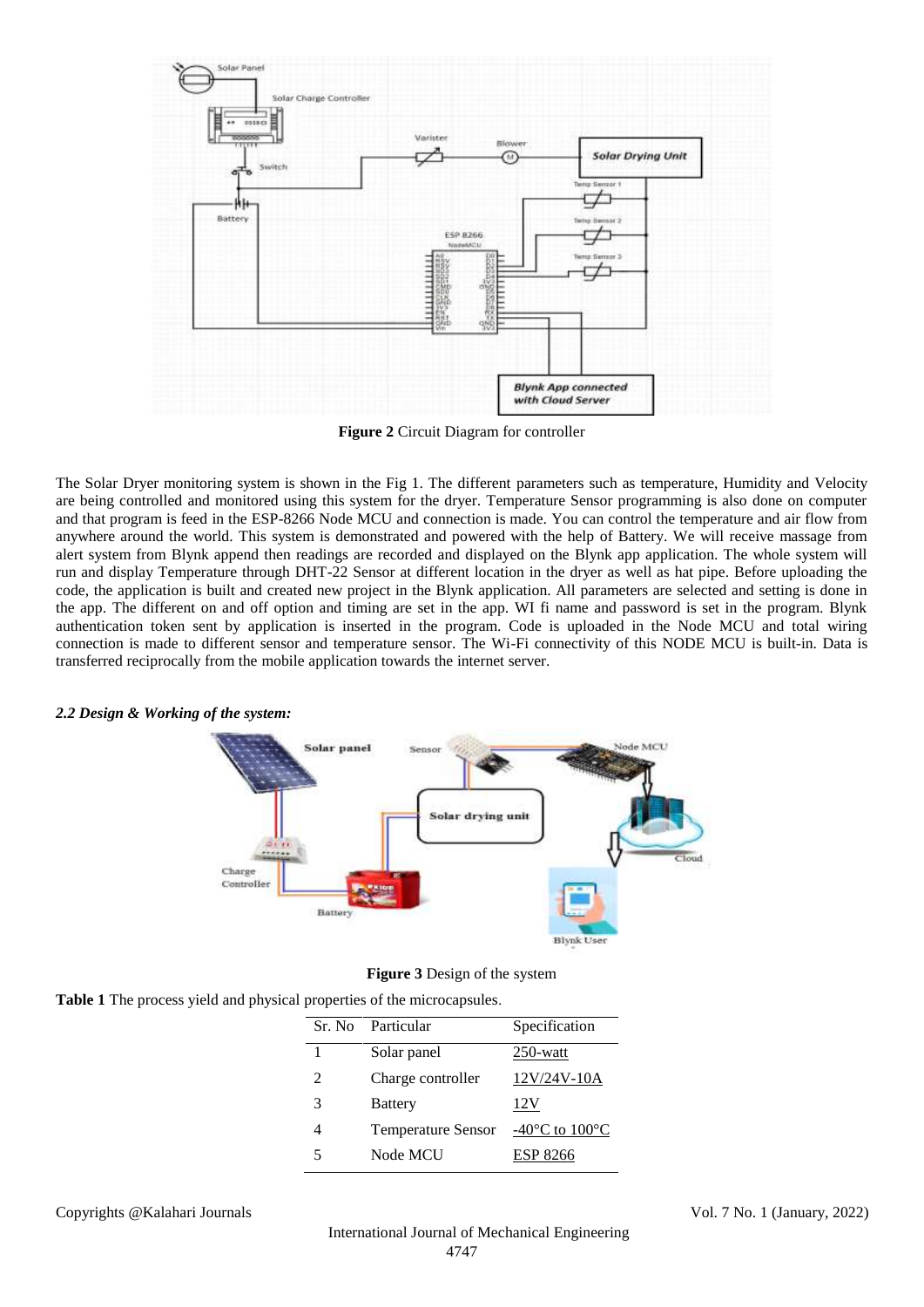The working process of designed solar banana dryer system is illustrated in the form of following step:

- a) Solar energy is captured by the sunrays falling on the solar pane which is consist of solar cells with +ve and –ve terminal and output energy is given to the charge controller.
- b) In order to capture energy coming from the sun in best possible way is to store the energy in the batter with the help of charge controller. The charge controller is of 12V-24V\_10A specification with maximum output it can sustain is 1000 W. A charge controller has switching converter to act as MPPT (maximum power point tracking) and thus charge up the battery.
- c) After connecting solar charge controller to battery, the battery will be charged. The positive and negative terminals are connected output of the CC (Charge controller). When the charge controller is full charged it gives 13.7V Output. By multi-meter we can check the battery is charged fully or not.
- d) The output of the battery is connected to the varistor which regulate the supply of voltage and current and it will also use to increase or decrease speed of blower.as the blowers generally run on 5-6 Amp current so varistor is needed to control the supply to blower.
- e) Blower is used to supply hot air which is transferred through solar vacuum tube. The amount of hot air coming from the solar vacuum tube is collected in CPVC Heat pipe. This hot air is sent to the Banana drying chamber.
- f) The DHT22 temperature sensor senses the output temperature and humidity and sends data ESP8266 Node MCU.
- g) All the data from ESP8266 Node MCU sent to the cloud and which will be displayed in the form of graph through Blynk application on mobile which we can access from any location.

# *2.3 Configuration of hardware*

The hardware setup of the recommended system is described here. The solar module with the help of charge controller may store solar energy as DC current inside the battery. Breadboard is utilized in order to develop the circuit. The charging required for the Node MCU and other hardware elements is supplied from the energy collected by solar panel. Node MCU Sense the current and voltage coming though analogue pins. The programming is done in 'C' and program is uploaded in the MCU. The sensors output is sent to the Node MCU through USB cable. The same data received from Node MCU is given to the server and displayed on mobile through Blynk app. The app displays all the information received from all three sensors for every minute. The whole solar banana drying process is controlled ad monitored using this system. The different elements utilized in the designed system are listed below into the Table-2 below.

| Sr No | Elements of System             | Specification                                    |
|-------|--------------------------------|--------------------------------------------------|
| 1.    | Solar Panel                    | 38.8 Volt ,250 Watt                              |
| 2.    | <b>Charge Controller</b>       | UTL SCC-12V-24V_10A PWM                          |
| 3.    | <b>Battery</b>                 | A 12V Dry                                        |
| 4.    | Varistor                       | $1 - 120V$                                       |
| 5.    | <b>Blower</b>                  | Runs on Motor with 5-6Amp                        |
| 6.    | Solar banana Drying<br>Chamber | <b>GI</b> Rectangular Chamber<br>7ft*3.5ft.1.5ft |
| 7.    | <b>Temperature Sensor</b>      | DHT22 3 to 5V Power                              |
| 8.    | Node MCU                       | ESP 8266                                         |

**Table 2:** Technical Specifications of hardware

## **3. PERFORMANCE ANALYSIS AND MONITORING OF THE SYSTEM**

Several sets of readings from the temperature and humidity sensors were collected, and the results from manual testing from the Thermometer and humidity metre were compared to verify that these systems are functioning properly. The sun drying chamber's drying temperature and humidity are being analyzed. On April 5, 2021, we executed the testing at the R.C. Patel Institute of Technology in Shirpur. The Table Shows the results obtained from Sensors, Thermometer and humidity meter.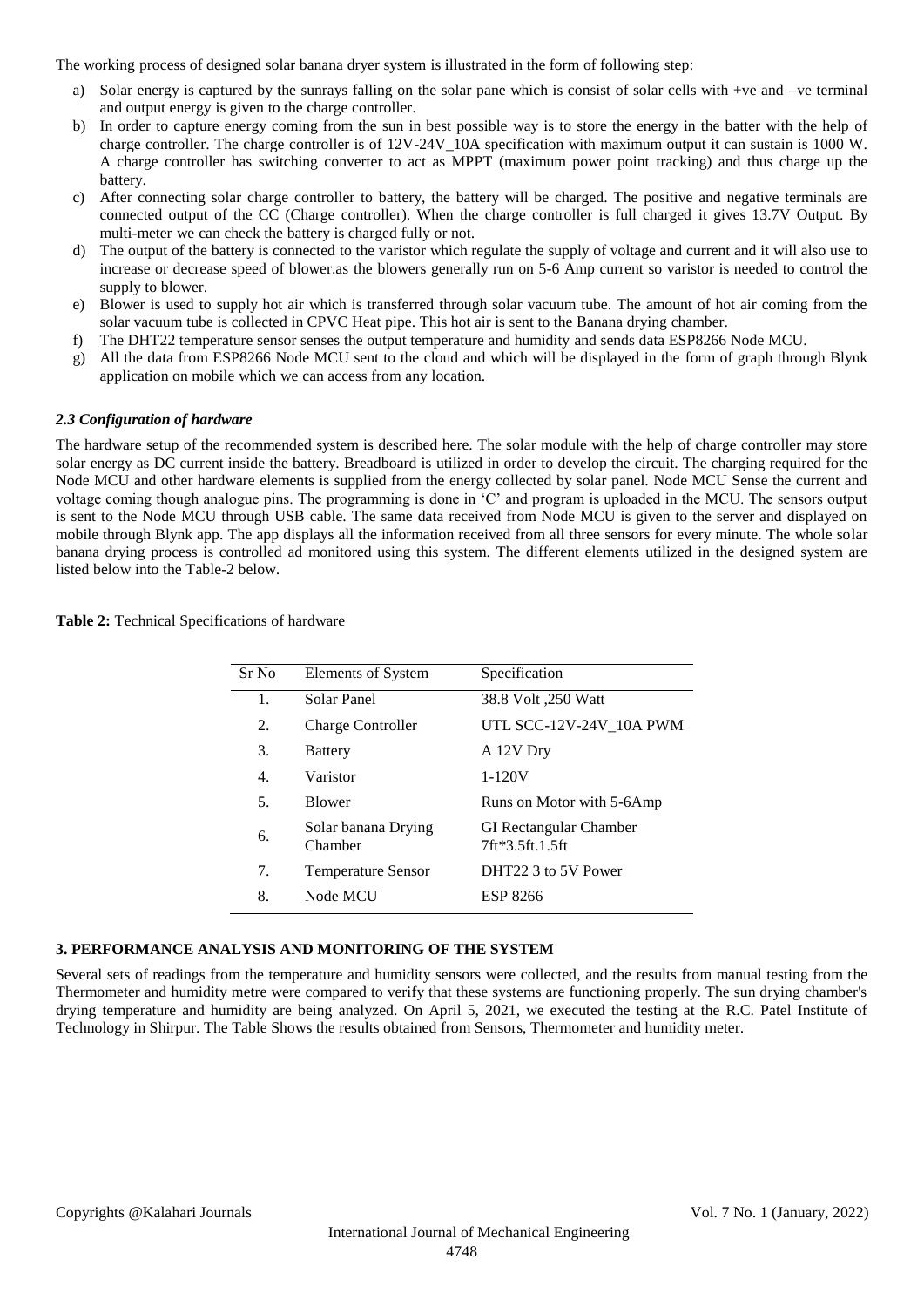| Ti<br>me                 |                            | Dryer Collector outlet<br>Readings | <b>Banana Drying Chamber</b><br>Readings |                        |  |
|--------------------------|----------------------------|------------------------------------|------------------------------------------|------------------------|--|
| (Hrs<br>⟩                | Temp $(°$<br>$\mathcal{C}$ | % Relative<br>Humidity             | Temp $(°$<br>$\mathcal{C}$               | % Relative<br>Humidity |  |
| 9.00                     | 79.51                      | 3.35                               | 37.56                                    | 21.36                  |  |
| 10.0<br>$\boldsymbol{0}$ | 76.48                      | 3.36                               | 36.32                                    | 21.52                  |  |
| 11.0<br>$\theta$         | 77.95                      | 2.98                               | 57.33                                    | 63.03                  |  |
| 12.0<br>$\theta$         | 78.26                      | 2.86                               | 57.8                                     | 59.11                  |  |
| 13.0<br>$\theta$         | 80.39                      | 2.44                               | 58.62                                    | 59.36                  |  |
| 14.0<br>$\overline{0}$   | 79.84                      | 2.26                               | 56.73                                    | 52.62                  |  |
| 15.0<br>$\overline{0}$   | 75.65                      | 2.17                               | 52.52                                    | 49.86                  |  |
| 16.0<br>$\overline{0}$   | 69.03                      | 3.11                               | 42.83                                    | 57.88                  |  |
| 17.0<br>$\overline{0}$   | 60.67                      | 3.69                               | 37.31                                    | 66.79                  |  |

## *3.2 IoT based sensor results:*

**Table 4:** Result obtained by IoT based sensors

|               |                   | Dryer Collector outlet |                                   |                        |  |
|---------------|-------------------|------------------------|-----------------------------------|------------------------|--|
| Time<br>(Hrs) |                   | Readings               | Banana Drying Chamber<br>Readings |                        |  |
|               | $Temp(^{\circ}C)$ | % Relative<br>Humidity | $Temp(^{\circ}C)$                 | % Relative<br>Humidity |  |
| 9.00          | 80.61             | 3.41                   | 38.65                             | 21.96                  |  |
| 10.00         | 77.27             | 3.7                    | 36.81                             | 21.79                  |  |
| 11.00         | 78.65             | 3.12                   | 57.52                             | 63.37                  |  |
| 12.00         | 78.93             | 3.09                   | 58.01                             | 59.39                  |  |
| 13.00         | 80.76             | 2.52                   | 59.3                              | 59.98                  |  |
| 14.00         | 80.32             | 2.32                   | 57.11                             | 53.37                  |  |
| 15.00         | 75.91             | 2.32                   | 52.69                             | 50.06                  |  |
| 16.00         | 69.55             | 3.13                   | 43.33                             | 58.33                  |  |
| 17.00         | 61.18             | 3.93                   | 38.49                             | 67.05                  |  |

# **4. RESULT & DISCUSSION:**

Values of temperature, humidity, and temperature and humidity gathered from the sensor and readings from the Thermometer and humidity meter are different, based on the observations made from the below results. Because the variations between readings are so obvious, a percentage for the variances between them had to be determined to assess the IoT system's sensitivity.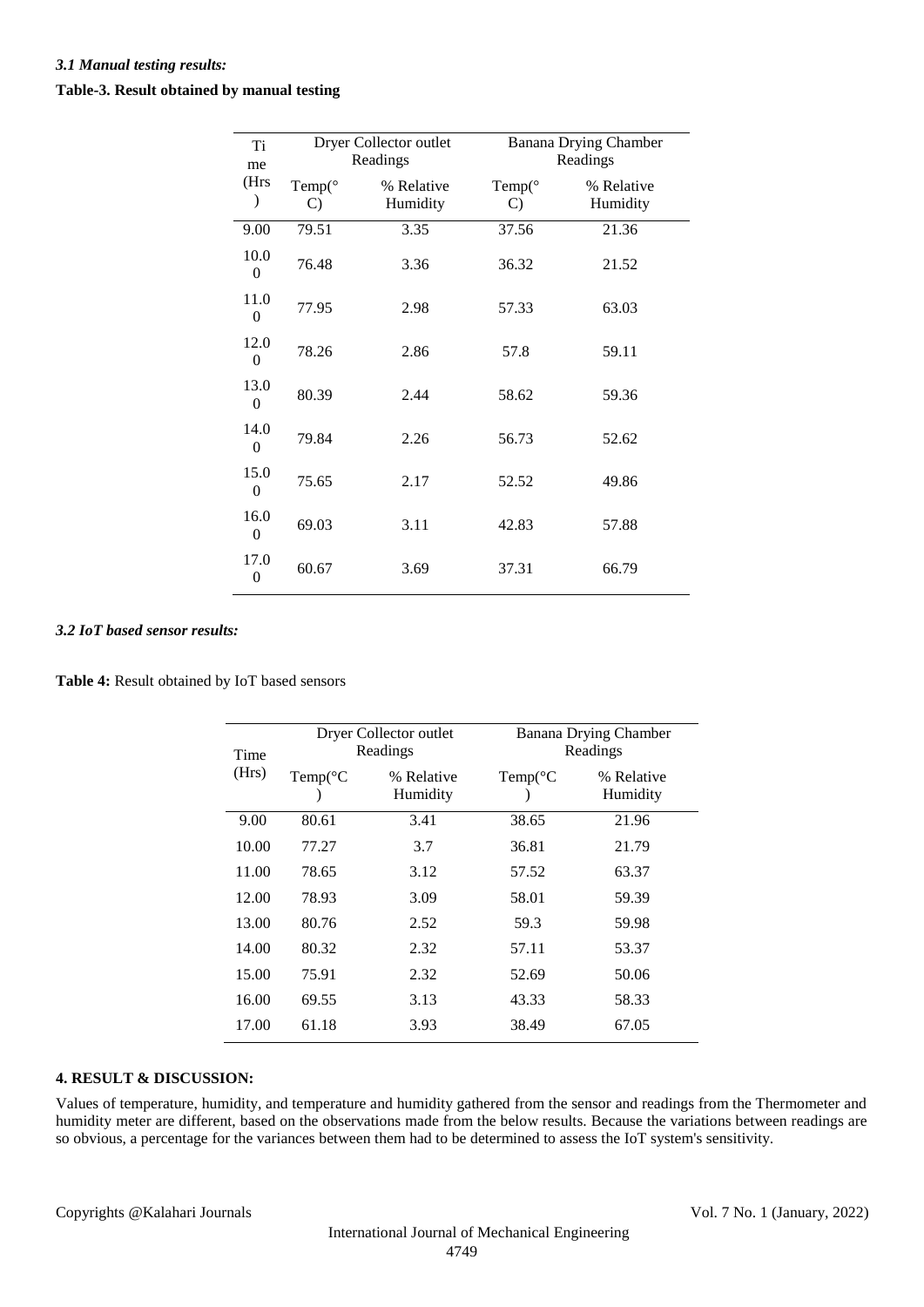**Table 5:** Results for temperature using sensor and thermometers

| Reading<br>Reading<br>Reading<br>Reading<br>Percentage<br>In<br>Difference<br>from<br>from<br>from<br>from<br>Hrs.<br>$(\%)$<br>(% )<br>Thermometer<br>Thermometer<br>sensor<br>sensor<br>2.9<br>9.00<br>79.51<br>1.4<br>38.65<br>37.56<br>80.61<br>10.00<br>77.27<br>36.32<br>76.48<br>0.2<br>36.81<br>1.3<br>11.00<br>78.65<br>77.95<br>57.52<br>57.33<br>0.9<br>0.3<br>12.00<br>78.93<br>78.26<br>58.01<br>57.8<br>0.9<br>0.4<br>13.00<br>80.39<br>59.3<br>58.62<br>80.76<br>0.5<br>1.2 | Time  |       | Dryer Collector outlet Temp. |     | Banana Drying Chamber Temp. |       |            |  |
|--------------------------------------------------------------------------------------------------------------------------------------------------------------------------------------------------------------------------------------------------------------------------------------------------------------------------------------------------------------------------------------------------------------------------------------------------------------------------------------------|-------|-------|------------------------------|-----|-----------------------------|-------|------------|--|
|                                                                                                                                                                                                                                                                                                                                                                                                                                                                                            |       |       |                              |     |                             |       | Percentage |  |
|                                                                                                                                                                                                                                                                                                                                                                                                                                                                                            |       |       |                              |     |                             |       | Difference |  |
|                                                                                                                                                                                                                                                                                                                                                                                                                                                                                            |       |       |                              |     |                             |       |            |  |
|                                                                                                                                                                                                                                                                                                                                                                                                                                                                                            |       |       |                              |     |                             |       |            |  |
|                                                                                                                                                                                                                                                                                                                                                                                                                                                                                            |       |       |                              |     |                             |       |            |  |
|                                                                                                                                                                                                                                                                                                                                                                                                                                                                                            |       |       |                              |     |                             |       |            |  |
|                                                                                                                                                                                                                                                                                                                                                                                                                                                                                            |       |       |                              |     |                             |       |            |  |
|                                                                                                                                                                                                                                                                                                                                                                                                                                                                                            |       |       |                              |     |                             |       |            |  |
|                                                                                                                                                                                                                                                                                                                                                                                                                                                                                            | 14.00 | 80.32 | 79.84                        | 0.6 | 57.11                       | 56.73 | 0.7        |  |
| 15.00<br>75.91<br>52.52<br>75.65<br>0.3<br>52.69<br>0.3                                                                                                                                                                                                                                                                                                                                                                                                                                    |       |       |                              |     |                             |       |            |  |
| 16.00<br>43.33<br>69.55<br>69.03<br>0.8<br>42.83<br>1.2                                                                                                                                                                                                                                                                                                                                                                                                                                    |       |       |                              |     |                             |       |            |  |
| 17.00<br>61.18<br>0.8<br>38.49<br>37.31<br>3.1<br>60.67                                                                                                                                                                                                                                                                                                                                                                                                                                    |       |       |                              |     |                             |       |            |  |



**Figure 4** Comparison of dryer collector outlet temp. and error analysis

**Table 6:** Results for temperature using sensor and Humidity meter

|                           |                                  | % Relative Humidity at Dryer<br><b>Collector Outlet</b> |                                                  | % Relative Humidity at Banana<br><b>Drying Chamber</b> |                                                    |                                               |  |
|---------------------------|----------------------------------|---------------------------------------------------------|--------------------------------------------------|--------------------------------------------------------|----------------------------------------------------|-----------------------------------------------|--|
| <b>Time</b><br>In<br>Hrs. | <b>Reading</b><br>from<br>sensor | <b>Reading</b><br>from<br><b>Humidity</b><br>meter      | <b>Percentage</b><br><b>Difference</b><br>$(\%)$ | <b>Reading</b><br>from<br>sensor                       | <b>Reading</b><br>from<br><b>Humidity</b><br>meter | <b>Percentage</b><br><b>Difference</b><br>(%) |  |
| 9.00                      | 3.41                             | 3.35                                                    | 1.8                                              | 21.96                                                  | 21.36                                              | 2.8                                           |  |
| 10.00                     | 3.7                              | 3.36                                                    | 3.9                                              | 21.79                                                  | 21.52                                              | 1.2                                           |  |
| 11.00                     | 3.12                             | 2.98                                                    | 4.6                                              | 63.37                                                  | 63.03                                              | 0.5                                           |  |
| 12.00                     | 3.09                             | 2.86                                                    | 3.3                                              | 59.39                                                  | 59.11                                              | 0.5                                           |  |
| 13.00                     | 2.52                             | 2.44                                                    | 3.2                                              | 59.98                                                  | 59.36                                              | 1.0                                           |  |
| 14.00                     | 2.32                             | 2.26                                                    | 2.6                                              | 53.37                                                  | 52.62                                              | 1.4                                           |  |
| 15.00                     | 2.32                             | 2.17                                                    | 4.4                                              | 50.06                                                  | 49.86                                              | 0.4                                           |  |
| 16.00                     | 3.13                             | 3.11                                                    | 0.6                                              | 58.33                                                  | 57.88                                              | 0.8                                           |  |
| 17.00                     | 3.93                             | 3.69                                                    | 1.8                                              | 67.05                                                  | 66.79                                              | 0.4                                           |  |

The temperature and humidity for both the collector and the dryer are computed as 4 factors for the percentage difference shown in the table-3 above. The percentage difference for the readings of temperatures for solar collector shows that there the temperature varies from 0.19% to 1.37% that error may cause due to environmental condition as well as calibration of instruments. The variation in the percentage of reading for humidity in solar collector range from 0.64% to 4.59% which is much greater. The values of temperature for banana drying temperature 0.32% to 3.11% with  $\pm$  1-2°C. For the readings of Humidity in the banana drying chamber the percentage error is also little high since the humidity is calculated from the Humidity meter.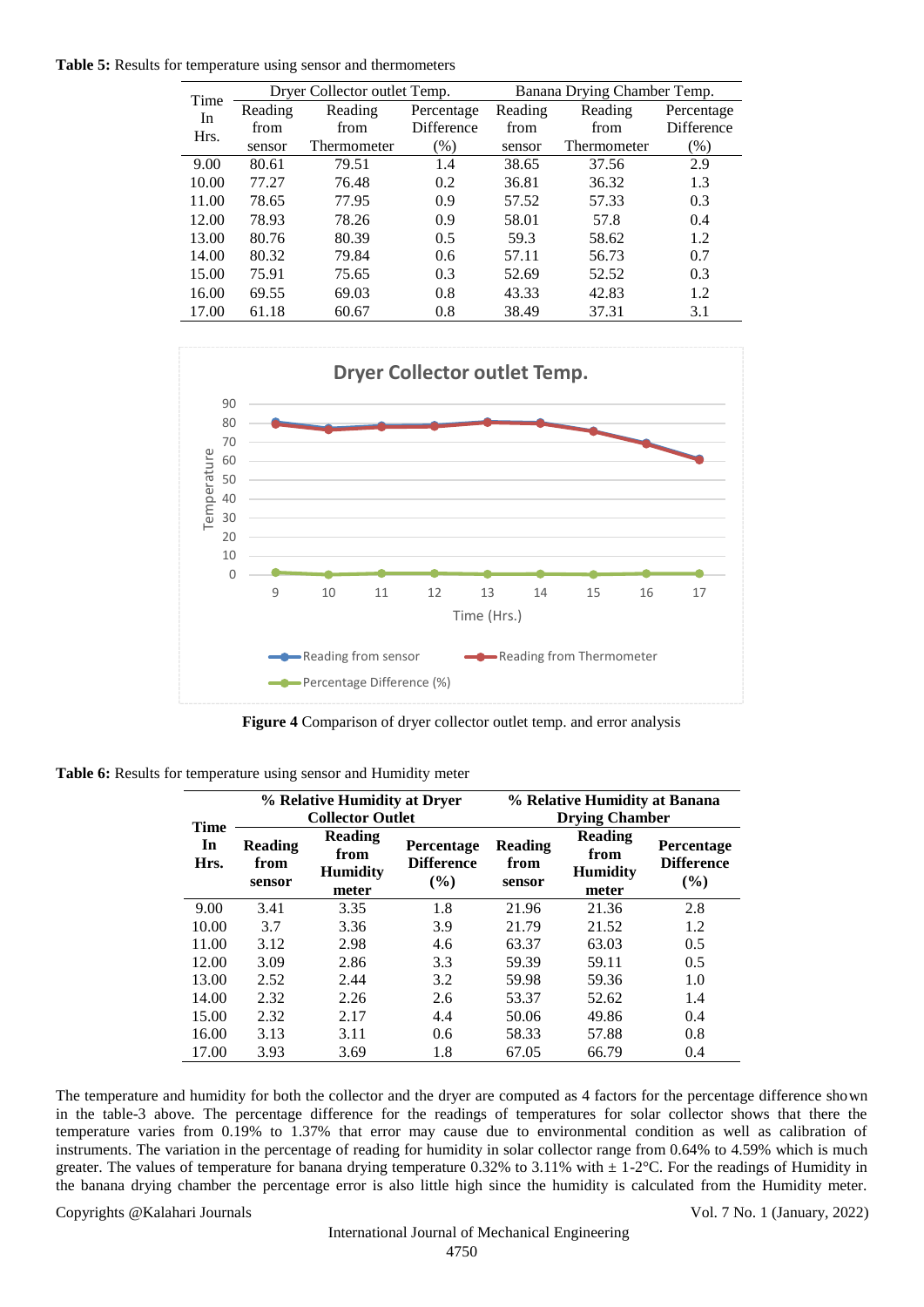During the 14pm the humidity shows highest percentage with 1.41% in the reading variation between sensor and humidity meter. The data from the sensors appears quicker, and it updates every second. This circumstance will have an impact on sensor readings since there is a chance that ambient conditions may change, causing the measurement to be higher or lower than the humidity metered.

## **5. CONCLUSION**

This research investigates an IoT-based control system for improving solar drying in the household and on the farm. The IoTbased solar banana dryer monitoring and control system has been successfully developed and tested. The usage of the Blynk application, which is suited for both household and farmer for drying, has made the monitoring process easier and smarter with the introduction of IoT. This banana drying and monitoring system will ultimately assist users in evaluating and forecasting the solar dryer's performance in real time.

#### **6. SCOPE OF THE WORK:**

There are various work recommendations that may be offered in order to get a better outcome in the future:

- $\checkmark$  Data may be exchanged with multiple drying systems at the same time.
- $\checkmark$  Smart drying will be accomplished via an IoT system, which will save time and energy compared to a typical solar drier.
- $\checkmark$  The drying process will be done in different way as the farmer and householders can have lot of data available with them for managing time and work.
- $\checkmark$  Because the Blynk application can only show data in real time and data can be saved for later use, it is suggested that you can build a webserver for data gathering.

#### *Conflicts of interest*

The authors declare that they have no conflict of interest.

#### **References**

- [1] Y. Alvinika, D. B. Setyohadi, and M. Sulistyoningsih, "IoT-based monitoring and design of automatic fish drying equipment using fuzzy logic," IOP Conf. Ser. Earth Environ. Sci., vol. 704, no. 1, 2021, doi: 10.1088/1755-1315/704/1/012042.
- [2] S. M. Patil and R. T. M., Vijayalashmi, "IoT based solar energy monitoring system," Mater. Today Proc., pp. 1574–1579, 2021, doi: 10.1016/j.matpr.2021.07.364.
- [3] B. Karthik and M. P. Gandhi, "Solar powered based DC drives controlled by using IoT," Mater. Today Proc., vol. 37, no. Part 2, pp. 2513–2516, 2020, doi: 10.1016/j.matpr.2020.08.317.
- [4] S. R. Prathibha, A. Hongal, and M. P. Jyothi, "IOT Based Monitoring System in Smart Agriculture," Proc. 2017 Int. Conf. Recent Adv. Electron. Commun. Technol. ICRAECT 2017, pp. 81–84, 2017, doi: 10.1109/ICRAECT.2017.52.
- [5] O. Elijah, T. A. Rahman, I. Orikumhi, C. Y. Leow, and M. N. Hindia, "An Overview of Internet of Things (IoT) and Data Analytics in Agriculture: Benefits and Challenges," IEEE Internet Things J., vol. 5, no. 5, pp. 3758–3773, 2018, doi: 10.1109/JIOT.2018.2844296.
- [6] P. de Arquer Fernández, M. Á. Fernández Fernández, J. L. Carús Candás, and P. Arboleya Arboleya, "An IoT open source platform for photovoltaic plants supervision," Int. J. Electr. Power Energy Syst., vol. 125, no. October 2020, 2021, doi: 10.1016/j.ijepes.2020.106540.
- [7] W. T. Li, W. Tushar, C. Yuen, B. K. K. Ng, S. Tai, and K. T. Chew, "Energy efficiency improvement of solar water heating systems – An IoT based commissioning methodology," Energy Build., vol. 224, p. 110231, 2020, doi: 10.1016/j.enbuild.2020.110231.
- [8] S. Ahmed, F. Le Mouel, and N. Stouls, "Resilient IoT-based monitoring system for crude oil pipelines," 2020 7th Int. Conf. Internet Things Syst. Manag. Secur. IOTSMS 2020, 2020, doi: 10.1109/IOTSMS52051.2020.9340197.
- [9] S. Balaji, K. Nathani, and R. Santhakumar, "IoT Technology, Applications and Challenges: A Contemporary Survey," Wirel. Pers. Commun., vol. 108, no. 1, pp. 363–388, 2019, doi: 10.1007/s11277-019-06407-w.
- [10] I. Lee and K. Lee, "The Internet of Things (IoT): Applications, investments, and challenges for enterprises," Bus. Horiz., vol. 58, no. 4, pp. 431–440, 2015, doi: 10.1016/j.bushor.2015.03.008.
- [11] K. R. Veena and G. Shyamala, "Solar Water Pumping System Using IOT Monitoring System," vol. 2, no. 10, pp. 259–263, 2019.
- [12] A. Reyes, F. Cubillos, A. Mahn, and J. Vasquez, "Control system in a hybrid solar dryer," IREC 2014 5th Int. Renew. Energy Congr., pp. 5–9, 2014, doi: 10.1109/IREC.2014.6826936.
- [13] K. Jiju, P. Ramesh, P. Brijesh, and B. Sreekumari, "Development of Android based on-line monitoring and control system for Renewable Energy Sources," I4CT 2014 - 1st Int. Conf. Comput. Commun. Control Technol. Proc., no. I4ct, pp. 372– 375, 2014, doi: 10.1109/I4CT.2014.6914208.
- [14] M. A. Khan and K. Salah, "IoT security: Review, blockchain solutions, and open challenges," Futur. Gener. Comput. Syst., vol. 82, pp. 395–411, 2018, doi: 10.1016/j.future.2017.11.022.
- [15] V. G. Menon, S. Jacob, S. Joseph, P. Sehdev, M. R. Khosravi, and F. Al-Turjman, "An IoT-enabled intelligent automobile system for smart cities," Internet of Things, p. 100213, 2020, doi: 10.1016/j.iot.2020.100213.